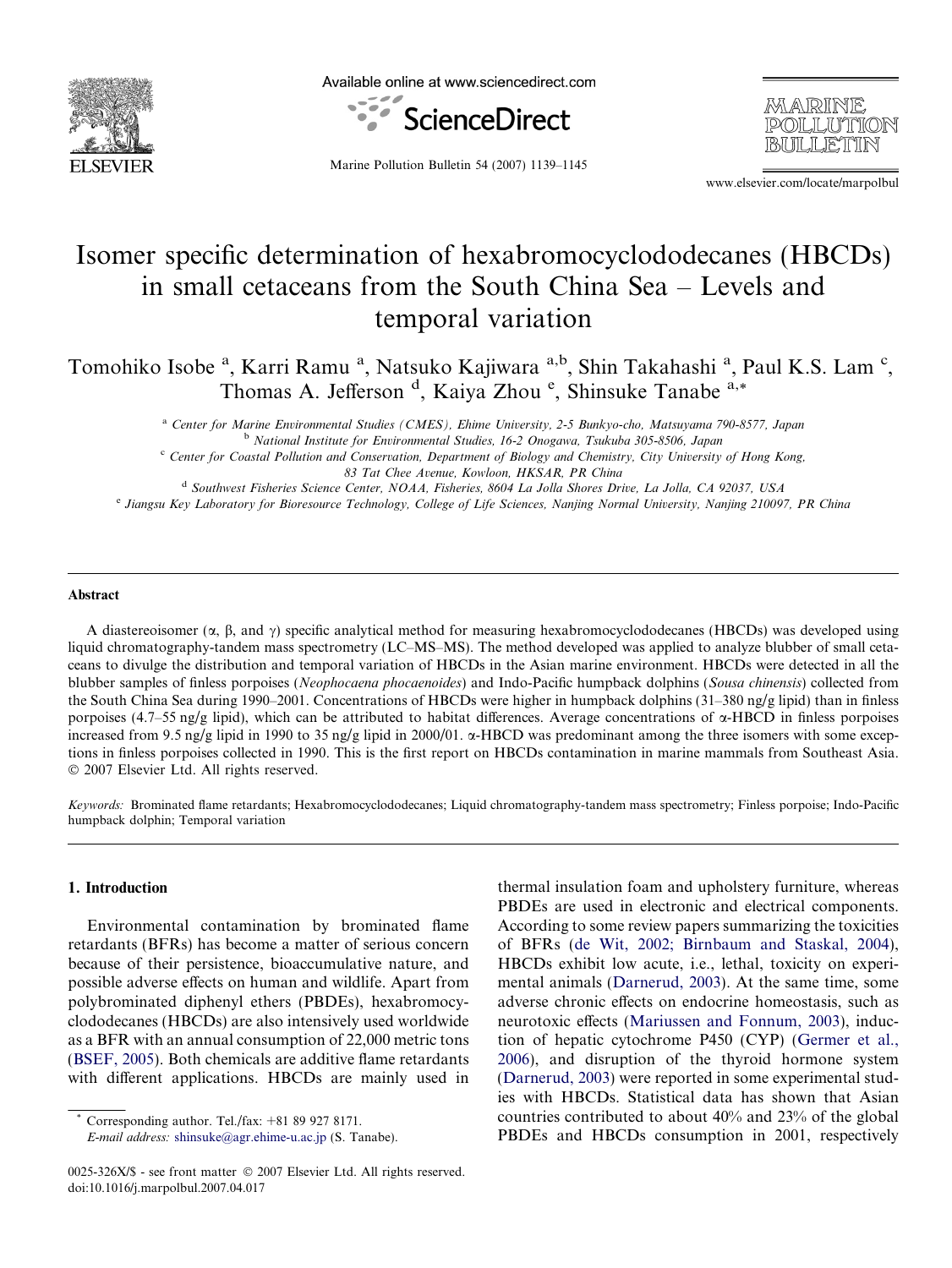[\(BSEF, 2005\)](#page-5-0), indicating environmental contamination by HBCDs in Asia may be substantial. Although many reports on the status of contamination, spatial distribution, bioaccumulation and environmental behavior and fate of PBDEs have already been published [\(Rahman et al., 2001; Hites,](#page-5-0) [2004; Kajiwara et al., 2004; Ueno et al., 2004](#page-5-0)), only limited information on HBCDs are available so far. Usage of HBCDs is still growing; this may lead to subsequent environmental pollution whereas the consumption of PBDEs is decreasing due to effective regulation and voluntary restriction. Some researchers in Europe and US reported that HBCDs are biomagnified through the food web [\(Tomy](#page-5-0) [et al., 2004; Janak et al., 2005; Zegers et al., 2005\)](#page-5-0). From the Asia-Pacific region, however, the only available monitoring data on HBCDs has been reported by [Ueno et al. \(2006\)](#page-6-0) using skipjack tuna (Katsuwonus pelamis) as a bioindicator. To our knowledge, there is currently no information on the levels of HBCDs in marine mammals from the Asia-Pacific region. Therefore, a widespread and detailed monitoring survey is needed from this region.

While theoretically 16 HBCD stereoisomers may be present [\(Heeb et al., 2005\)](#page-5-0), the technical mixtures of HBCD consist mainly of three diastereoisomers,  $\alpha$ -,  $\beta$ -, and  $\gamma$ -HBCD with a composition of 10–13%, 1–12%, and 75–89%, respectively ([Covaci et al., 2006](#page-5-0)). The physico-chemical properties are different for these three isomers and, hence, the environmental fate and accumulation features in organisms may also be different. It is known that diastereoisomeric analysis of HBCDs cannot be achieved using gas chromatography–mass spectrometry (GC–MS) due to thermal re-arrangement of isomers above 160  $\mathrm{^{\circ}C}$ , and poor separation within a GC column. An analytical method for measuring diastereoisomers of HBCDs using liquid chromatography-tandem mass spectrometry (LC– MS–MS) has recently been reported ([Budakowski and](#page-5-0) [Tomy, 2003; Cariou et al., 2005\)](#page-5-0). However, [Tomy et al.](#page-5-0) [\(2005\)](#page-5-0) reported some difficulties in the method, especially on suppression of ionization in the sample extract which should be overcome to achieve accurate quantitative analysis. While applying the LC–MS–MS method to environmental and biota samples, the relative composition of the three diastereoisomers have been found to vary depending on the media used ([Law et al., 2005, 2006](#page-5-0)).

The purpose of this study was to develop an analytical method for measuring individual HBCD diastereoisomers in biota samples using LC–MS–MS and to elucidate the contamination status, accumulation features and temporal variation in finless porpoises (Neophocaena phocaenoides) and Indo-Pacific humpback dolphins (Sousa chinensis) collected from the South China Sea (SCS).

#### 2. Materials and methods

#### 2.1. Sample collection

Seven adult male Indo-Pacific humpback dolphins (S. chinensis) and five adult male finless porpoises (N. phocaenoides) analyzed in this study were found stranded at several locations in Hong Kong between 1997 and 2001. Seven adult male finless porpoises accidentally caught in fishing nets from Dongshan, SCS in 1990 were also analyzed in this study. Biological data of the animals analyzed are given in [Table 1](#page-2-0). Blubber samples were excised from the dead animals, wrapped in aluminum foil, and stored at –  $20^{\circ}$ C in the environmental specimen bank (es-BANK) of Ehime University ([Tanabe, 2006\)](#page-5-0) until chemical analysis.

#### 2.2. Chemical analysis

Analysis of HBCDs was performed following the previously reported procedure used for quantifying PBDEs [\(Ueno et al., 2004\)](#page-6-0) with some modifications. The modified analytical procedure used in this study is shown in [Fig. 1](#page-2-0). Briefly, 2–3 g (wet wt.) of the blubber sample was ground with anhydrous sodium sulfate and Soxhlet extracted with diethyl ether/hexane (75:25, v/v) for 7–8 h. An aliquot of the extract, after spiking with  $5 \text{ ng of }^{13}$ C-labeled PBDEs  $(^{13}C_{12}$ -BDE-3, 15, 28, 47, 99, 153, 154, 183, 197, 207, 209) and 10 ng of <sup>13</sup>C-labeled HBCDs ( ${}^{13}C_{12}$ - $\alpha$ -,  $\beta$ -, and  $\gamma$ -HBCD), was loaded to a gel permeation chromatography (GPC, Bio-Beads S-X3, Bio-Rad, CA,  $2 \text{ cm } i.d. \times 50 \text{ cm}$ ) column for lipid removal. The GPC fraction containing organohalogens was concentrated and subjected to activated silica gel column (Wakogel DX, 4 g, Wako Pure Chemicals, Tokyo) for clean-up and fractionation. PBDEs were eluted with 80 ml of dichloromethane/hexane (5:95,  $v/v$ ) followed by the elution of HBCDs with 100 ml of dichloromethane/hexane mixture (25:75, v/v) from the silica gel column. Five nanograms of  ${}^{13}C_{12}$ -BDE-139 was spiked as an internal standard to the fraction containing PBDEs and subjected to GC–MS analysis. The HBCDs fraction was evaporated and spiked with 10 ng of deuterized HBCDs ( $\alpha$ -,  $\beta$ -, and  $\gamma$  -HBCD- $d_{18}$ ) prior to LC–MS– MS analysis. The diastereoisomer-specific analysis of HBCDs was performed based on the reported analytical method by [Tomy et al. \(2004\).](#page-5-0) Identification and quantification were carried out using an Alliance 2795 (Waters, Tokyo) liquid chromatograph equipped with a Quattro Micro API (Waters, Tokyo) triple quadrupole mass spectrometer. LC separation of all the three isomers  $(\alpha, \beta, \beta)$ and  $\gamma$ -) of HBCDs was achieved with an Extend-C18 column  $(2.1 \text{ mm } i.d. \times 150 \text{ mm}, 5 \text{ µm},$  Agilent, Tokyo). The mobile phase consisted of water/acetonitrile/methanol (20:30:50) at 0.2 ml/min initially for 2 min and gradually changed to acetonitrile/methanol (30:70) for 5 min and kept for 6 min. The MS–MS analysis in negative mode of electrospray ionization (ESI) was performed in multiple reaction monitoring mode (MRM). Quantification of native HBCDs was obtained using Mass Lynx 4.0 (Waters, Tokyo) software from the mean value of the response at two MRM transitions (i.e.,  $m/z$  640.6 > 81,  $m/z$  642.6 > 81) corrected against the response of  ${}^{13}C_{12}$ -HBCDs (i.e.,  $m/z$  652.6 > 81 MRM transition). Performance of the instrument and effect of matrices in sample extracts were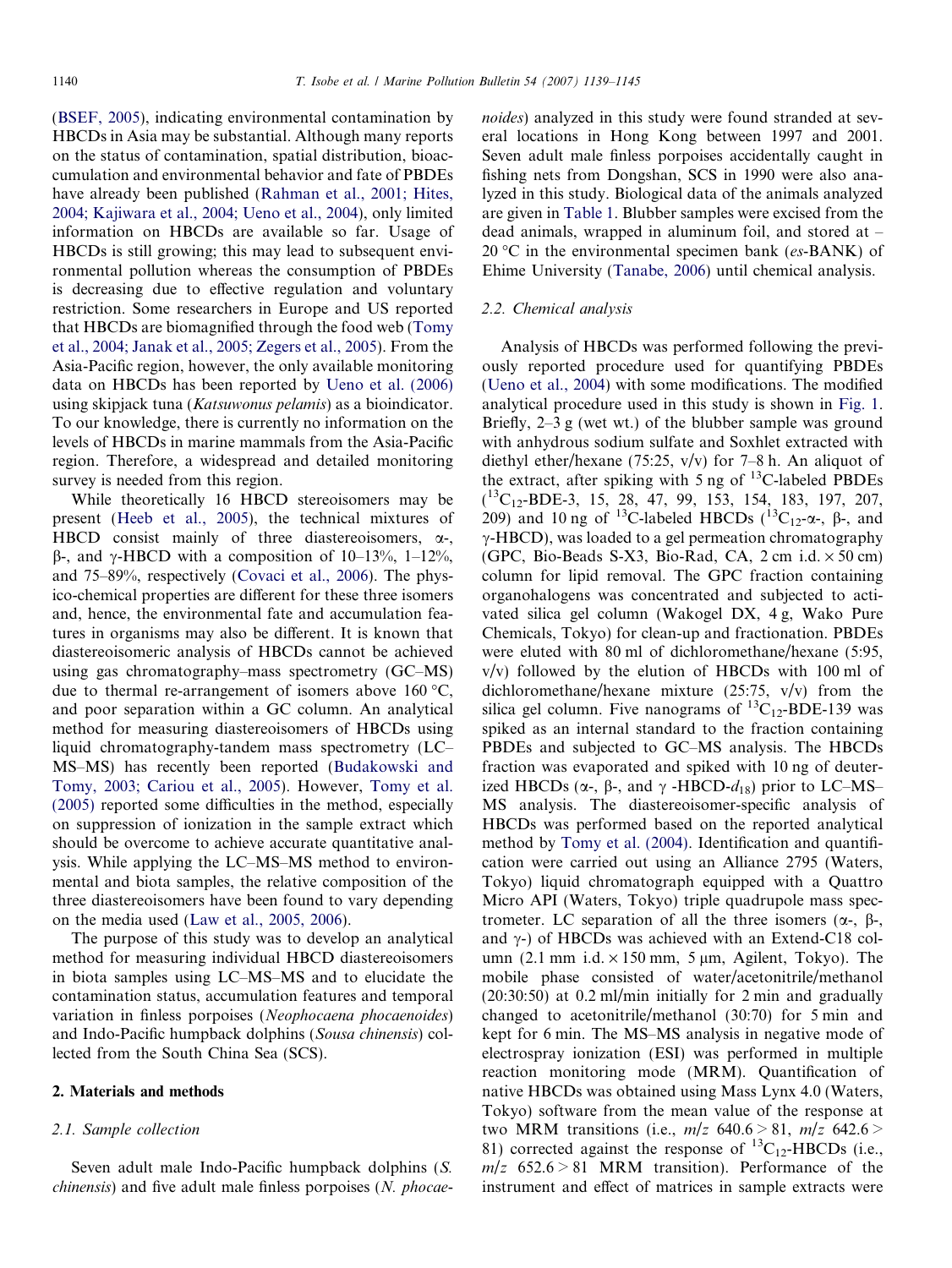<span id="page-2-0"></span>Table 1 Concentrations of organohalogens (ng/g lipid wt.) in the blubber of cetaceans collected from the South China Sea

| ID                                        | Year        | Sex | $BL$ (cm) | Lipid $(\% )$ | $\alpha$ -HBCD | $\beta$ -HBCD | $\gamma$ -HBCD | $\Sigma$ HBCDs | <b>PBDEs<sup>a</sup></b> | PCBs <sup>a</sup> | $DDTs^a$ |
|-------------------------------------------|-------------|-----|-----------|---------------|----------------|---------------|----------------|----------------|--------------------------|-------------------|----------|
| Finless porpoise (Dongshan)               |             |     |           |               |                |               |                |                |                          |                   |          |
| 9053                                      | 1990        | M   | 121       | 87            | 4.8            | 0.34          | 0.51           | 5.6            | 170                      | 5700              | 68,000   |
| 9063                                      | 1990        | M   | 126       | 73            | 12             | 4.0           | 21             | 37             | 120                      | 6500              | 140,000  |
| 9067                                      | 1990        | M   | 153       | 92            | 10             | 1.5           | 11             | 23             | 86                       | 5500              | 140,000  |
| 9074                                      | 1990        | M   | 158       | 78            | 9.4            | nd            | nd             | 9.4            | 100                      | 5800              | 130,000  |
| 9076                                      | 1990        | M   | 160       | 83            | 15             | 1.3           | 14             | 30             | 140                      | 11,000            | 280,000  |
| 9079                                      | 1990        | M   | 160       | 91            | 4.4            | nd            | 0.33           | 4.7            | 91                       | 5000              | 130,000  |
| 9061                                      | 1990        | M   | 167       | 71            | 11             | 0.71          | 2.4            | 14             | 84                       | 9200              | 220,000  |
| Finless porpoise                          | (Hong Kong) |     |           |               |                |               |                |                |                          |                   |          |
| NP00-28/12                                | 2000        | M   | >123      | 40            | 55             | nd            | nd             | 55             | 740                      | 4700              | 63,000   |
| NP00-26/12                                | 2000        | M   | 152       | 34            | 29             | nd            | 0.21           | 30             | 780                      | 7200              | 51,000   |
| NP01-20/03                                | 2001        | M   | 121       | 63            | 21             | nd            | nd             | 21             | 230                      | 1400              | 26,000   |
| NP01-24/05                                | 2001        | M   | 159       | 65            | 28             | nd            | nd             | 28             | 980                      | 28,000            | 260,000  |
| NP01-12/04                                | 2001        | M   | 163       | 32            | 43             | nd            | nd             | 43             | 840                      | 22,000            | 260,000  |
| Indo-Pacific humpback dolphin (Hong Kong) |             |     |           |               |                |               |                |                |                          |                   |          |
| SC97-03/09                                | 1997        | M   | 265       | 53            | 83             | nd            | nd             | 83             | 350                      | 15,000            | 62,000   |
| SC98-07/08                                | 1998        | M   | 221       | 13            | 31             | nd            | 0.16           | 31             | 1800                     | 3700              | 200,000  |
| SC00-30/11                                | 2000        | M   | 231       | 34            | 120            | nd            | nd             | 120            | 2600                     | 78,000            | 470,000  |
| SC01-06/05                                | 2001        | M   | 106       | 29            | 50             | nd            | 0.64           | 51             | 280                      | 72,000            | 150,000  |
| SC01-03/06                                | 2001        | M   | 107       | 32            | 64             | nd            | nd             | 64             | na                       | 56,000            | 160,000  |
| SC01-06/02                                | 2001        | M   | 160       | 17            | 370            | nd            | 4.6            | 380            | na                       | 38,000            | 280,000  |
| SC01-28/06                                | 2001        | M   | 247       | 18            | 46             | 0.59          | 0.55           | 47             | 6000                     | 83,000            | 290,000  |

BL: body length, nd: below detection limit, na: not analyzed.

<sup>a</sup> Source: [Ramu et al. \(2005, 2006\)](#page-5-0).



Fig. 1. Flow chart of the analytical method used for measuring PBDEs and HBCDs in blubber samples.

evaluated by responses of  $\alpha$ -,  $\beta$ -, and  $\gamma$ -HBCD- $d_{18}$  (i.e.,  $m/z$  $658.6 > 81$  MRM transition) as recommended by [Tomy](#page-5-0) [et al. \(2005\)](#page-5-0). Concentrations of analytes were expressed as ng/g lipid weight unless otherwise stated.

# 2.3. QA/QC

Recovery throughout the method was checked by spiking known amounts of 13C-labeled HBCDs prior to Soxhlet extraction. For quality assurance and control, our laboratory participated in an intercalibration exercise organized by National Institute for Environmental Studies, Japan using the blubber of a marine mammal as the reference material. Matrix effect on signal intensity of LC–MS– MS was minimized using both <sup>13</sup>C-labeled (<sup>13</sup>C<sub>12</sub>- $\alpha$ -,  $\beta$ -, and  $\gamma$ -HBCD) and deuterized ( $\alpha$ -,  $\beta$ -, and  $\gamma$ -HBCD- $d_{18}$ ) compounds as the recovery internal standards and performance internal standards, respectively. A recent study recommends the use of both internal standards and employment of effective pretreatment steps to avoid the effect of matrices in sample extract ([Tomy et al., 2005](#page-5-0)). A procedural blank was analyzed for every five samples to check for interferences and contamination.

# 3. Results and discussion

#### 3.1. Validation of method

The calibration curves for the determination of the analytes were obtained by performing linear regression analysis on the ratio of native standard area to  $^{13}$ C-labeled surrogate area of the standard solutions. All  $r^2$ -values for the calibration curves of 1, 5, 10, 20, 50, 100, and 500 pg/  $\mu$ l for each isomer were  $>0.99$ . The instrumental detection limits (IDL) were 1.8–6.0 pg, which was calculated from standard deviations of 6 replicate analyses of 1 pg/ $\mu$ l standard solution. Recoveries of four replicate analyses of spiked samples were  $92 \pm 14\%$ ,  $99 \pm 18\%$ , and  $88 \pm 12\%$ for  $\alpha$ -,  $\beta$ -, and  $\gamma$ -HBCD, respectively. As shown in [Table](#page-3-0) [2,](#page-3-0) good agreement of our data were found with reported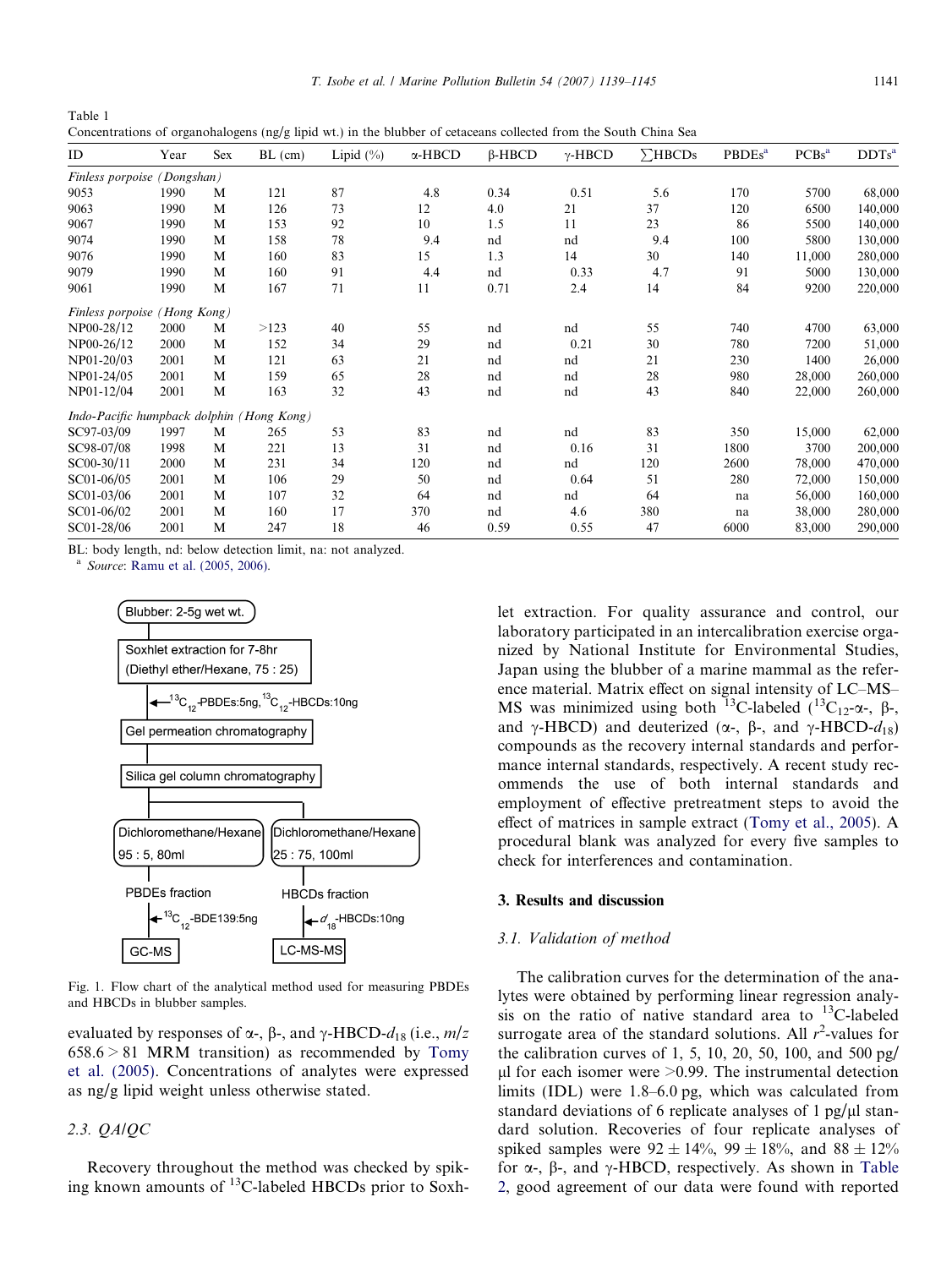<span id="page-3-0"></span>

| Table 2                                                                                    |  |
|--------------------------------------------------------------------------------------------|--|
| Results of the intercalibration exercise for PBDEs and HBCDs <sup>a</sup> (ng/g lipid wt.) |  |

|                                  | This study $(n=4)$ |           | Reported concentrations (Takahashi et al., 2005) |         |           |         |         |  |
|----------------------------------|--------------------|-----------|--------------------------------------------------|---------|-----------|---------|---------|--|
|                                  | Average            | <b>SD</b> |                                                  | Average | <b>SD</b> | Minimum | Maximum |  |
| $2,4,4'$ -TrBDE (#28)            | 26                 | 0.6       | 10                                               | 29      | 4.8       | 23      | 38      |  |
| $2,2',4,4'-TeBDE$ (#47)          | 200                | 6         | 10                                               | 200     | 40        | 110     | 250     |  |
| 2,2',4,4',5-PeBDE (#99)          | 31                 | 0.4       | 10                                               | 33      | 5.5       | 23      | 43      |  |
| $2,2',4,4',6$ -PeBDE (#100)      | 32                 | 0.9       | 10                                               | 35      | 5.0       | 27      | 42      |  |
| $2,2',4,4',5,5'-HxBDE$ (#153)    | 81                 |           | 10                                               | 84      | 9.5       | 67      | 100     |  |
| $2,2',4,4',5,6'$ -HxBDE (#154)   | 98                 | 6         | 10                                               | 110     | 24        | 58      | 140     |  |
| $2,2',3,4,4',5',6$ -HpBDE (#183) | 6.3                | 0.1       | 10                                               | 6.7     | 1.5       | 5.4     | 10      |  |
| $\Sigma$ HBCDs                   | 78                 |           |                                                  | 94      |           | 77      | 110     |  |

<sup>a</sup> Blubber sample of finless porpoises from Japan coast.

<sup>b</sup> Number of participating institutes.

data in an intercalibration study [\(Takahashi et al., 2005\)](#page-5-0). Reported concentrations of total HBCDs from two institutes in the intercalibration study were 110 and 77 ng/g lipid wt. In our laboratory, the mean value of four replicate analyses was 78 ng/g lipid wt. with a relative standard deviation (RSD) of 3.8% for total HBCDs, which is within the range of reported concentrations. Since only 2 out of 10 participating institutions reported concentrations of HBCDs and no isomer-specific concentration values were available, we were unable to make a detailed comparison on the relevance of these results pending further intercalibration studies. It is also stated as the conclusion of another intercalibration exercise that several years may be needed before a sufficient number of laboratories can produce reliable results for this new contaminant [\(de Boer](#page-5-0) [and Wells, 2006\)](#page-5-0). Assuming that all our values are relevant, we believe that PBDEs and HBCDs can be quantified simultaneously from the same extract using the method developed in this study. One advantage of our method is that the time and sample amount (volume) required for the analysis are greatly reduced.

## 3.2. Contamination status

Concentrations of HBCDs as well as other previously reported organohalogens in our samples [\(Ramu et al.,](#page-5-0) [2005, 2006](#page-5-0)) are shown in [Table 1](#page-2-0). HBCDs were detected in all blubber samples analyzed in the present study, suggesting ubiquitous contamination by this group of flame retardants in SCS waters. To our knowledge, this is the first report on HBCDs in marine mammals from Asian waters. Among the organohalogens analyzed so far, DDTs ranked highest followed by PCBs > CHLs > PBDEs > HCHs > HCB > HBCDs, showing that the extent of HBCDs pollution is less but widely present in this region and similar to other organohalogens.

Concentrations of HBCDs in the two cetacean samples ranged from 4.7 to 380 ng/g lipid wt. When compared to reported concentrations in other marine mammals, the range was found to be higher than in California sea lions (Zalophus californianus,  $\langle 0.3-12 \rangle$  ng/g wet wt.) from the US coast [\(Stapleton et al., 2006\)](#page-5-0) and polar bears (Ursus maritimus,  $\langle 0.03 - 0.85$  ng/g wet wt. and  $\langle 0.01 - 110$  ng/g lipid wt.) from the arctic ([Verreault et al., 2005; Muir](#page-6-0) [et al., 2006\)](#page-6-0), and lower than in harbor seals (Phoca vitulina,  $63-2100$  ng/g lipid wt.), common dolphins (Delphinus delphis,  $52-3400$  ng/g lipid wt.), and harbor porpoises (Phocoena phocoena, 79–9600 ng/g lipid wt.) from Europe [\(Morris et al., 2004; Zegers et al., 2005\)](#page-5-0). This phenomenon is consistent with the fact that HBCDs are extensively used in Europe rather than in US and Asia [\(Watanabe and](#page-6-0) [Sakai, 2003\)](#page-6-0), and as a consequence, levels of environmental contamination are more serious in Europe than in other regions of the world.

Fig. 2 shows the concentrations of HBCDs in finless porpoise and humpback dolphin specimens collected during 2000/01. As shown in this figure, HBCDs accumulated more in humpback dolphins than finless porpoises ( $p <$ 0.05), as also found for PBDEs and all other organochlorines measured in the same specimens [\(Ramu et al.,](#page-5-0) [2005\)](#page-5-0). This variation can be attributed to differences in their habitat and trophic level. Humpback dolphins inhabit the estuarine waters of western Hong Kong, which are close to the Shezhen economic zone. However, finless porpoises in this region inhabit southern and eastern waters of Hong Kong, which are more ocean-influenced. A positive relationship between concentrations of HBCDs and trophic level based on  $\delta^{15}N$  was found in Lake Ontario [\(Tomy](#page-5-0) [et al., 2004\)](#page-5-0) and North Sea [\(Morris et al., 2004\)](#page-5-0) food webs. These reports may indicate the differences in biomagnifica-



Fig. 2. Comparison of HBCD levels in Indo-Pacific humpback dolphins and finless porpoises from the South China Sea.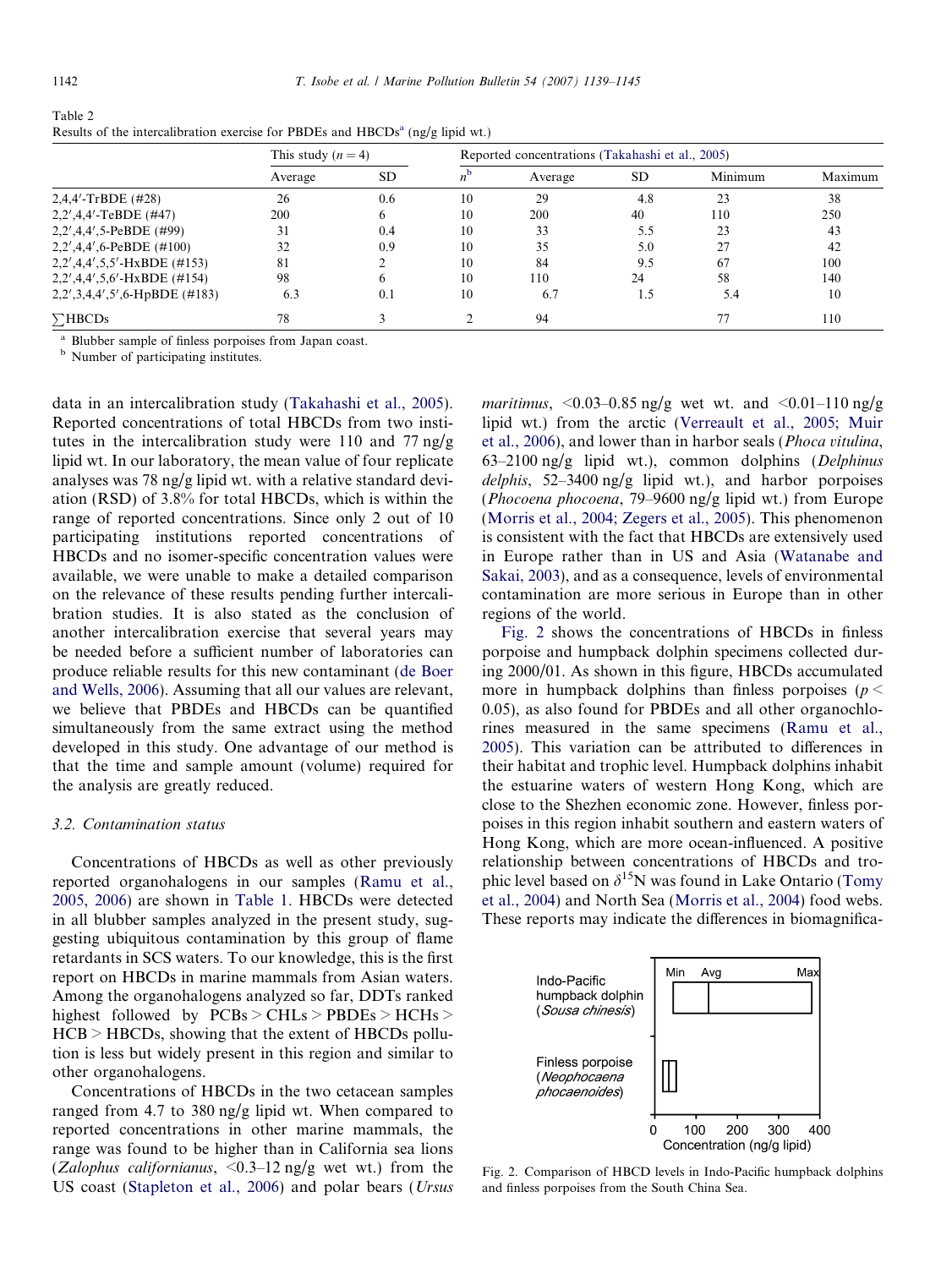tion and variable levels of HBCDs found in finless porpoises and Indo-Pacific humpback dolphins.

# 3.3. Temporal variation

To evaluate temporal change of HBCDs contamination, data obtained from finless porpoises collected in 2000/01 from Hong Kong were compared with those collected in 1990 from Dongshan (Fig. 3); the specimens collected in both years possibly belong to the same population [\(Zhou](#page-6-0) [et al., 1995](#page-6-0)). Mean concentrations of total HBCDs, i.e., sum of the three isomers, in finless porpoises increased (twofold) from 1990 to 2000/01, although the difference was not statistically significant (Mann–Whitney U-test). a-HBCD concentrations, however, increased (fourfold) significantly ( $p \le 0.01$ ) during this period (from 9.5 ng/g lipid in 1990 to 35 ng/g lipid in 2000/01).  $\gamma$ -HBCD was detected only in one specimen out of five collected in 2000/01 whereas it was detected in 5 of 6 samples collected in 1990. The reason for non-detection of  $\gamma$ -HBCD is unclear, but it may be due to the difference in isomeric composition of commercial mixtures and bioavailability/persistence of each isomer. The significant increase of  $\alpha$ -HBCD levels in finless porpoises from the year 1990 to 2000/01 probably suggests that HBCDs have been used extensively since the 1990s. This trend could be the result of economic development, including industrial and human activities in this region. The rate of increase of HBCD levels was less than that of PBDEs (sixfold,  $p \le 0.01$ ), indicating that use of HBCDs is still not as intense in this region compared to PBDEs ([Ramu et al., 2006](#page-5-0)). The SCS region is one of the fastest growing industrial areas of Asia, especially in electronic and telecommunication industries, where PBDEs are largely used. The temporal variation of HBCDs in biological samples has also been reported elsewhere. Concentrations of PBDEs and HBCDs in blubber samples from stranded male California sea lions demonstrated an increasing trend from 1993 to 2003 [\(Stapleton et al.,](#page-5-0) [2006](#page-5-0)). A study on guillemot (Uria algae) eggs from the Baltic Sea, sampled between 1969 and 2001 showed an increasing trend in concentrations of HBCDs throughout the study period. However, HBCDs concentrations showed no significant change during the later 10 years of study, while PBDEs showed a decreasing trend after the late-1980s [\(Sellstrom et al., 2003](#page-5-0)). On the other hand, in a study on BFRs in peregrine falcon (Falco peregrinus) eggs from South Greenland, HBCDs decreased between 1986 and 2003, whereas PBDEs increased significantly ([Vorkamp](#page-6-0) [et al., 2005\)](#page-6-0). Thus, temporal trends of HBCDs in wildlife are still not clear, as there is either an increasing or a decreasing trend, depending upon various environmental and biological factors. However, the present increasing usage of HBCDs in the world may accelerate further contamination in the ecosystem. It has already been shown by [Covaci et al. \(2006\)](#page-5-0) that the differences in regional production and historical application of PBDEs and HBCDs leads to different temporal trends in the environment and biota.

#### 3.4. Isomeric composition

The composition of each isomer relative to total HBCDs in blubber of cetaceans is shown in Fig. 4. The fraction of  $\alpha$ -HBCD, i.e., concentration of  $\alpha$ -HBCD divided by the sum concentration of the three isomers ( a-HBCD/  $\sum$ HBCDs), was >0.99 in finless porpoises and humpback dolphins collected in 2000/01. This ratio in wildlife can be used as an indicator of bioaccumulation and source identification, although there are several factors affecting this ratio, such as differences in isomeric composition of source materials, their physico-chemical properties, behavior in the environment, and varying bioavailability of the three isomers. The values were reported to range from 0.49 to 0.78 in plankton to 0.76–0.88 in fish [\(Tomy et al.,](#page-5-0) [2004](#page-5-0)), suggesting an increasing trend with trophic level. Many other studies on the isomeric composition of



Fig. 3. Temporal variations of organohalogen compounds in finless porpoises from the South China Sea. <sup>a</sup> Source: [Ramu et al. \(2005, 2006\).](#page-5-0)



Fig. 4. Relative isomeric composition of HBCDs in (a) finless porpoises of 1990 and (b) 2000/01, and (c) Indo-Pacific humpback dolphins of 2000/01 collected from the South China Sea.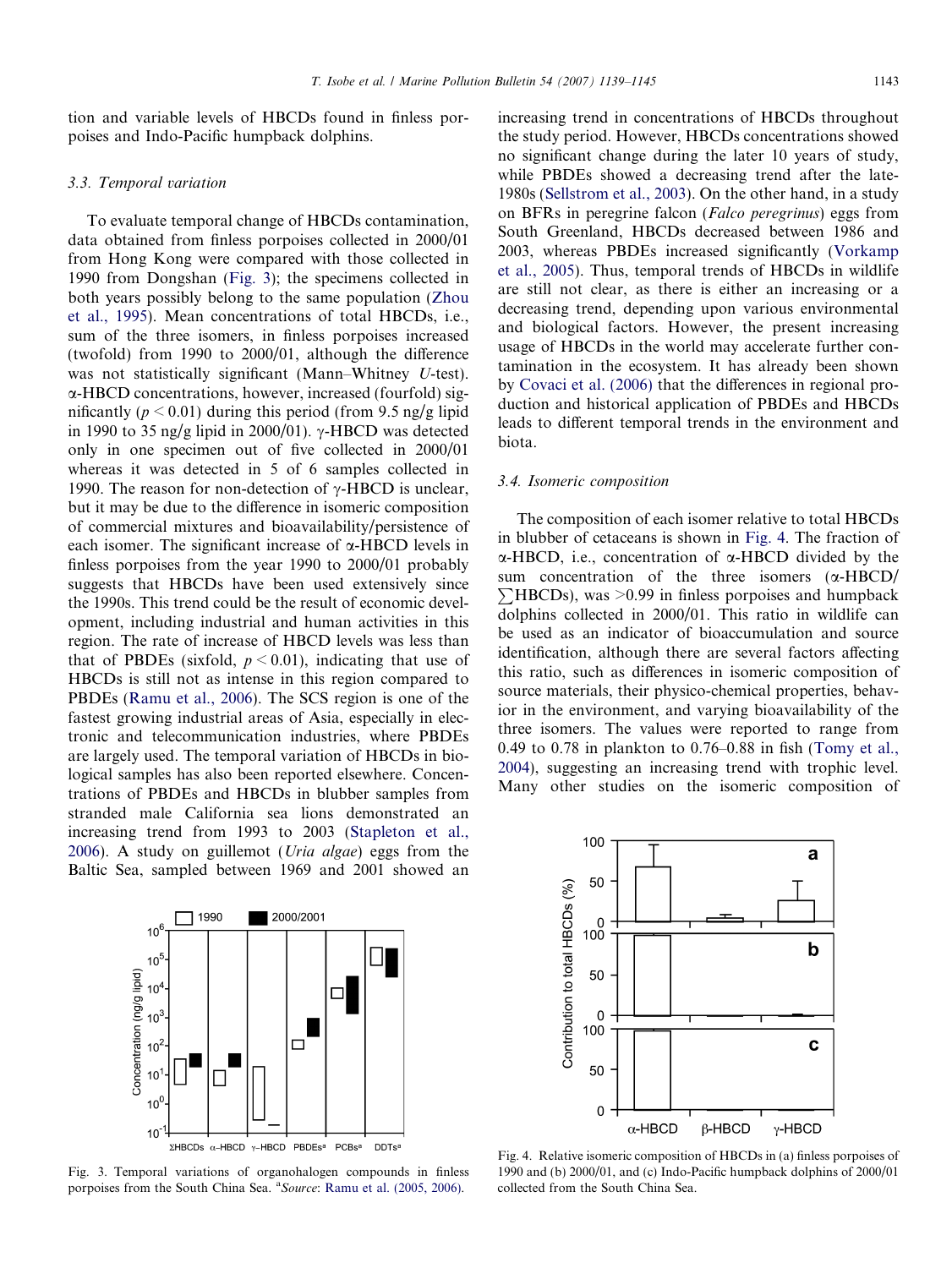<span id="page-5-0"></span>HBCDs in higher trophic animals also reported the predominance of  $\alpha$ -HBCD, as summarized by Covaci et al. (2006). This can be ascribed to isomer-specific biomagnification of  $\alpha$ -HBCD in the upper trophic level and also low bioavailability of γ-HBCD. Our result (α-HBCD/  $\sum$ HBCDs ratio >0.99) agrees well with those reports because finless porpoises and humpback dolphins are top predators in the marine environment of SCS. On the other hand, a relatively high proportion of  $\gamma$ -HBCD has been reported in harbor porpoises from the North Sea (Morris et al., 2004) as found in finless porpoises from 1990 used in this study. It may be concluded that  $\gamma$ -HBCD can also be bioaccumulated by wildlife under specific conditions. More detailed studies on the trophic transfer of each HBCD diastereoisomer should be conducted to unfold their isomer-specific behavior and fate in the food web.

# Acknowledgements

The authors thank Drs. A. Subramanian and T. Miller (CMES) for their scientific reading of the manuscript. This research was partly supported by the Global Environment Research Fund (RF-064) and the Waste Management Research Grant (K1821, K1836) from the Ministry of the Environment, Japan and by Scientific Research (Project No. 12308030) of Japan Society for the Promotion of Science (JSPS). Financial support was also brought by Grantin-Aid for Scientific Research (A) (No. 16201014) and Grants-in-Aid for Scientific Research (B) (No. 18310046) and 21st Century COE program of the Japanese Ministry of Education, Science, Sports, Culture and Technology.

#### References

- Birnbaum, L.S., Staskal, D.F., 2004. Brominated flame retardants: cause for concern? Environ. Health Perspect. 112, 9–17.
- BSEF, 2005. [http://www.bsef.com/.](http://www.bsef.com/)
- Budakowski, W., Tomy, G., 2003. Congener-specific analysis of hexabromocyclododecane by high-performance liquid chromatography/ electrospray tandem mass spectrometry. Rapid Commun. Mass Spectrom. 17, 1399–1404.
- Cariou, R., Antignac, J.P., Marchand, P., Berrebi, A., Zalko, D., Andre, F., Le Bizec, B., 2005. New multiresidue analytical method dedicated to trace level measurement of brominated flame retardants in human biological matrices. J. Chromatogr. A 1100, 144–152.
- Covaci, A., Gerecke, A.C., Law, R.J., Voorspoels, S., Kohler, M., Heeb, N.V., Leslie, H., Allchin, C.R., de Boer, J., 2006. Hexabromocyclododecanes (HBCDs) in the environment and humans: a review. Environ. Sci. Technol. 40, 3679–3688.
- Darnerud, P.O., 2003. Toxic effects of brominated flame retardants in man and in wildlife. Environ. Int. 29, 841–853.
- de Boer, J., Wells, D.E., 2006. Pitfalls in the analysis of brominated flame retardants in environmental, human and food samples – including results of three international interlaboratory studies. Trends Anal. Chem. 25, 364–372.
- de Wit, C.A., 2002. An overview of brominated flame retardants in the environment. Chemosphere 46, 583–624.
- Germer, S., Piersma, A.H., van der Ven, L., Kamyschnikow, A., Fery, Y., Schmitz, H.J., Schrenk, D., 2006. Subacute effects of the brominated flame retardants hexabromocyclododecane and tetrabromobisphenol A on hepatic cytochrome P450 levels in rats. Toxicology 218, 229–236.
- Heeb, N.V., Schweizer, W.B., Kohler, M., Gerecke, A.C., 2005. Structure elucidation of hexabromocyclododecanes – a class of compounds with a complex stereochemistry. Chemosphere 61, 65–73.
- Hites, R.A., 2004. Polybrominated diphenyl ethers in the environment and in people: a meta-analysis of concentrations. Environ. Sci. Technol. 38, 945–956.
- Janak, K., Covaci, A., Voorspoels, S., Becher, G., 2005. Hexabromocyclododecane in marine species from the Western Scheldt Estuary: diastereoisomer- and enantiomer-specific accumulation. Environ. Sci. Technol. 39, 1987–1994.
- Kajiwara, N., Ueno, D., Takahashi, A., Baba, N., Tanabe, S., 2004. Polybrominated diphenyl ethers and organochlorines in archived northern fur seal samples from the Pacific coast of Japan, 1972– 1998. Environ. Sci. Technol. 38, 3804–3809.
- Law, R.J., Kohler, M., Heeb, N.V., Gerecke, A.C., Schmid, P., Voorspoels, S., Covaci, A., Becher, G., Janak, K., Thomsen, C., 2005. Hexabromocyclododecane challenges scientists and regulators. Environ. Sci. Technol. 39, 281A–287A.
- Law, R.J., Allchin, C.R., de Boer, J., Covaci, A., Herzke, D., Lepom, P., Morris, S., Tronczynski, J., de Wit, C.A., 2006. Levels and trends of brominated flame retardants in the European environment. Chemosphere.
- Mariussen, E., Fonnum, F., 2003. The effect of brominated flame retardants on neurotransmitter uptake into rat brain synaptosomes and vesicles. Neurochem. Int. 43, 533–542.
- Morris, S., Allchin, C.R., Zegers, B.N., Haftka, J.J., Boon, J.P., Belpaire, C., Leonards, P.E., van Leeuwen, S.P., de Boer, J., 2004. Distribution and fate of HBCD and TBBPA brominated flame retardants in North Sea estuaries and aquatic food webs. Environ. Sci. Technol. 38, 5497– 5504.
- Muir, D.C., Backus, S., Derocher, A.E., Dietz, R., Evans, T.J., Gabrielsen, G.W., Nagy, J., Norstrom, R.J., Sonne, C., Stirling, I., Taylor, M.K., Letcher, R.J., 2006. Brominated flame retardants in polar bears (Ursus maritimus) from Alaska, the Canadian Arctic, East Greenland, and Svalbard. Environ. Sci. Technol. 40, 449–455.
- Rahman, F., Langford, K.H., Scrimshaw, M.D., Lester, J.N., 2001. Polybrominated diphenyl ether (PBDE) flame retardants. Sci. Total Environ. 275, 1–17.
- Ramu, K., Kajiwara, N., Tanabe, S., Lam, P.K., Jefferson, T.A., 2005. Polybrominated diphenyl ethers (PBDEs) and organochlorines in small cetaceans from Hong Kong waters: levels, profiles and distribution. Mar. Pollut. Bull. 51, 669–676.
- Ramu, K., Kajiwara, N., Lam, P.K., Jefferson, T.A., Zhou, K., Tanabe, S., 2006. Temporal variation and biomagnification of organohalogen compounds in finless porpoises (Neophocaena phocaenoides) from the South China Sea. Environ. Pollut. 144, 516–523.
- Sellstrom, U., Bignert, A., Kierkegaard, A., Haggberg, L., de Wit, C.A., Olsson, M., Jansson, B., 2003. Temporal trend studies on tetra- and pentabrominated diphenyl ethers and hexabromocyclododecane in guillemot egg from the Baltic Sea. Environ. Sci. Technol. 37, 5496– 5501.
- Stapleton, H.M., Dodder, N.G., Kucklick, J.R., Reddy, C.M., Schantz, M.M., Becker, P.R., Gulland, F., Porter, B.J., Wise, S.A., 2006. Determination of HBCD, PBDEs and MeO-BDEs in California sea lions (Zalophus californianus) stranded between 1993 and 2003. Mar. Pollut. Bull. 52, 522–531.
- Takahashi, S., Sakai, S., Watanabe, I., 2005. An intercalibration study on organobromine compounds: brominated flame retardants and related dioxin-like compounds in waste TV cabinet and animal fat. Organohalogen Compd. 67, 494–497.
- Tanabe, S., 2006. Environmental Specimen Bank in Ehime University (es-BANK), Japan for global monitoring. J. Environ. Monit. 8, 782–790.
- Tomy, G.T., Budakowski, W., Halldorson, T., Whittle, D.M., Keir, M.J., Marvin, C., MacInnis, G., Alaee, M., 2004. Biomagnification of alphaand gamma-hexabromocyclododecane isomers in a Lake Ontario food web. Environ. Sci. Technol. 38, 2298–2303.
- Tomy, G.T., Halldorson, T., Danell, R., Law, K., Arsenault, G., Alaee, M., Macinnis, G., Marvin, C.H., 2005. Refinements to the diastereo-